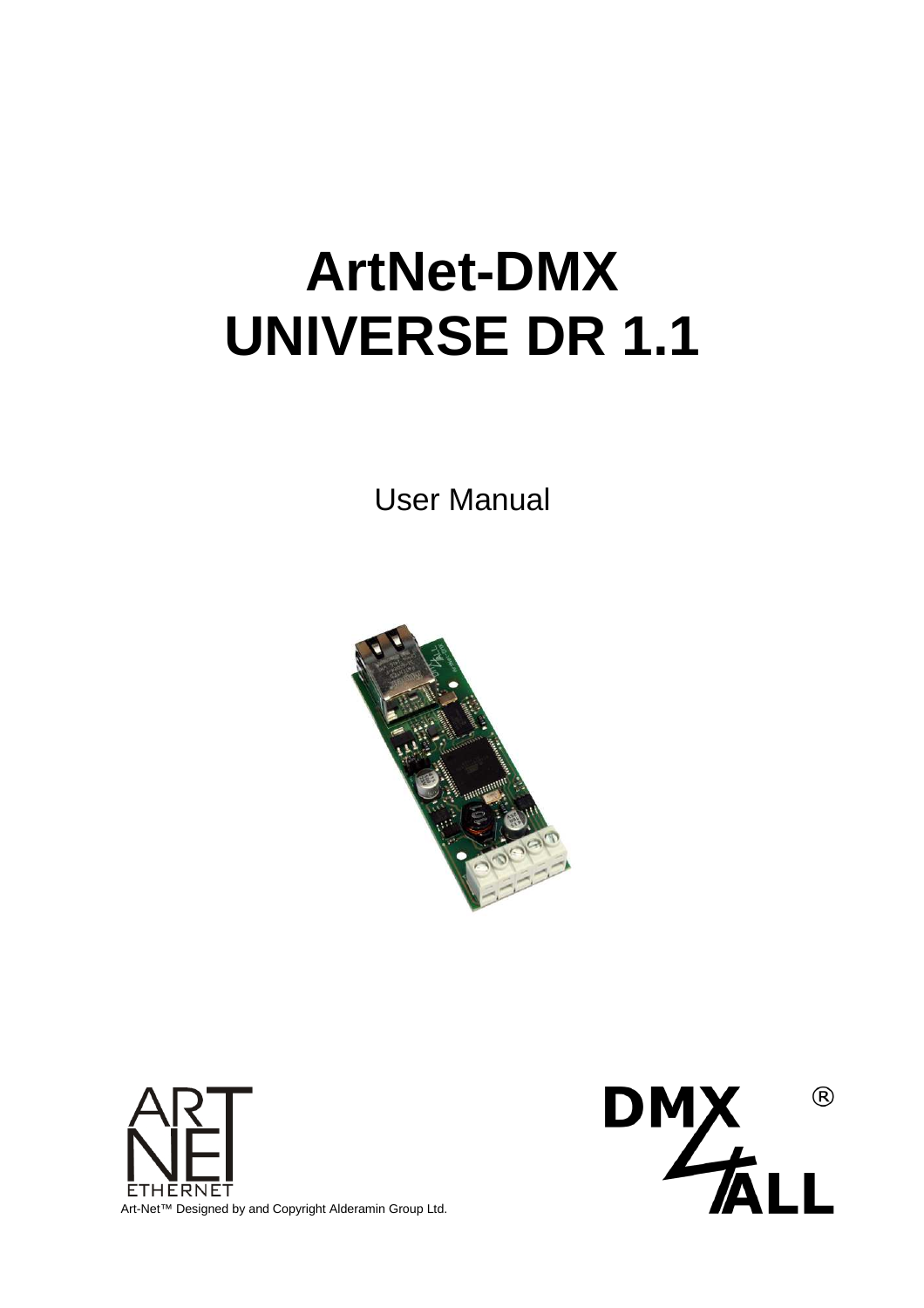

## **Description**

The **ArtNet-DMX UNIVERSE DR 1.1** has a switchable DMX-In/Output. Together with the suitable top-hat rail housing 350 the interface is optimal applicable for switch cabinet installations.

Via a RJ45 connection occurs the connection to the ArtNet network.

A user-friendly configuration via a web browser allows a fast and uncomplicated setting of all parameters.

In DMX OUTPUT mode, the DMX frame rate is adjustable so that this interface is compatible with "slow" DMX devices.

An additional Extension Mode allows an output of 1024 DMX-channels on the DMXoutput. The Extension Mode is optimized for controlling the MagiarLED-Products.

The ArtNet-DMX UNIVERSE DR 1.1 has another communication-interface which can receive data via TCP-packages at Port 10001.

The interface uses the DMX4ALL-Commands, so that the ArtNet-DMX UNIVERSE DR 1.1 is compatible to the LAN-DMX STAGE-PROFI.

In conjunction with the WLAN-bridge the ArtNet-DMX UNIVERSE DR 1.1 can also be integrated in WLAN-nets.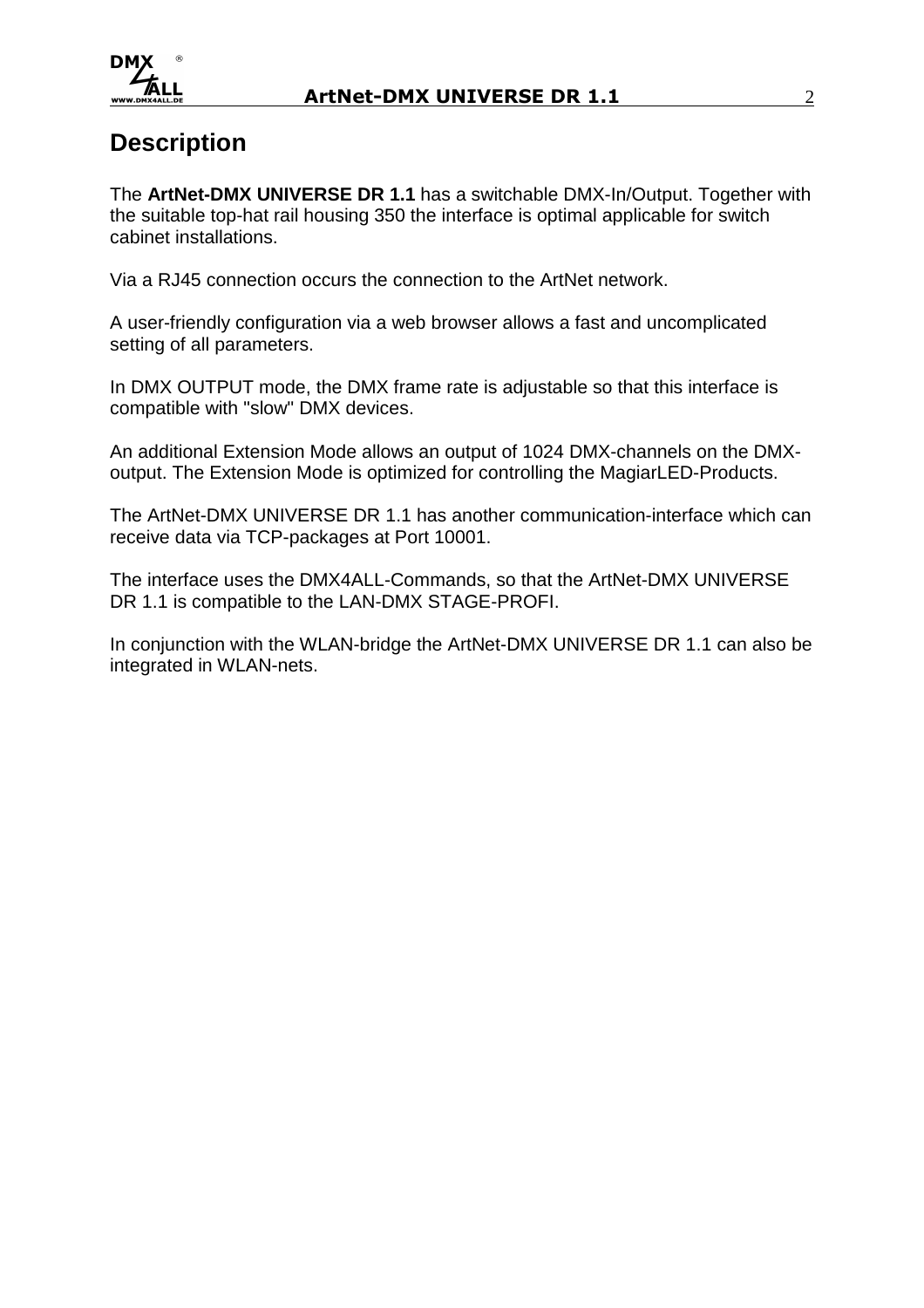

| Power supply:      | 7-24V DC<br>(150mA@12V; 80mA@24V)                                                                       |                                                                           |  |  |  |
|--------------------|---------------------------------------------------------------------------------------------------------|---------------------------------------------------------------------------|--|--|--|
| <b>Ethernet:</b>   | <b>RJ45</b>                                                                                             |                                                                           |  |  |  |
| DMX:               | Selectable:<br>- 512 channels OUT<br>- 1024 channels OUT within the Extension Mode<br>- 512 channels IN |                                                                           |  |  |  |
| <b>Protocol:</b>   | Art-Net <sup>™</sup> or                                                                                 | Virtual COM Port with DMX4ALL Commands<br>(just like LAN-DMX STAGE-PROFI) |  |  |  |
| LED-Display:       | Green:<br>Yellow:                                                                                       | <b>Ethernet-Connection exists</b><br>Data are transferred                 |  |  |  |
| <b>Dimensions:</b> | 29,2mm x 82mm                                                                                           |                                                                           |  |  |  |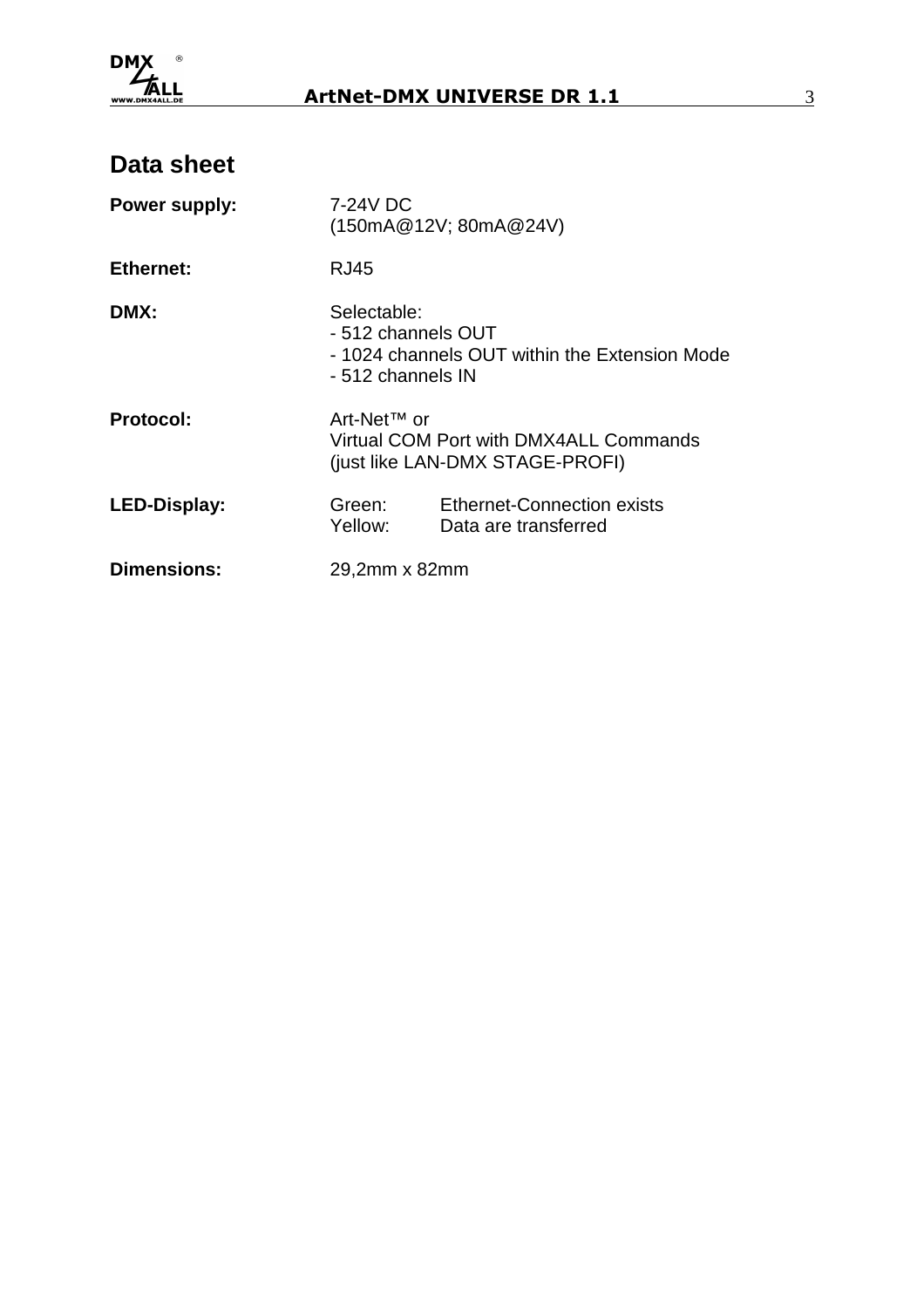

# **Connection**

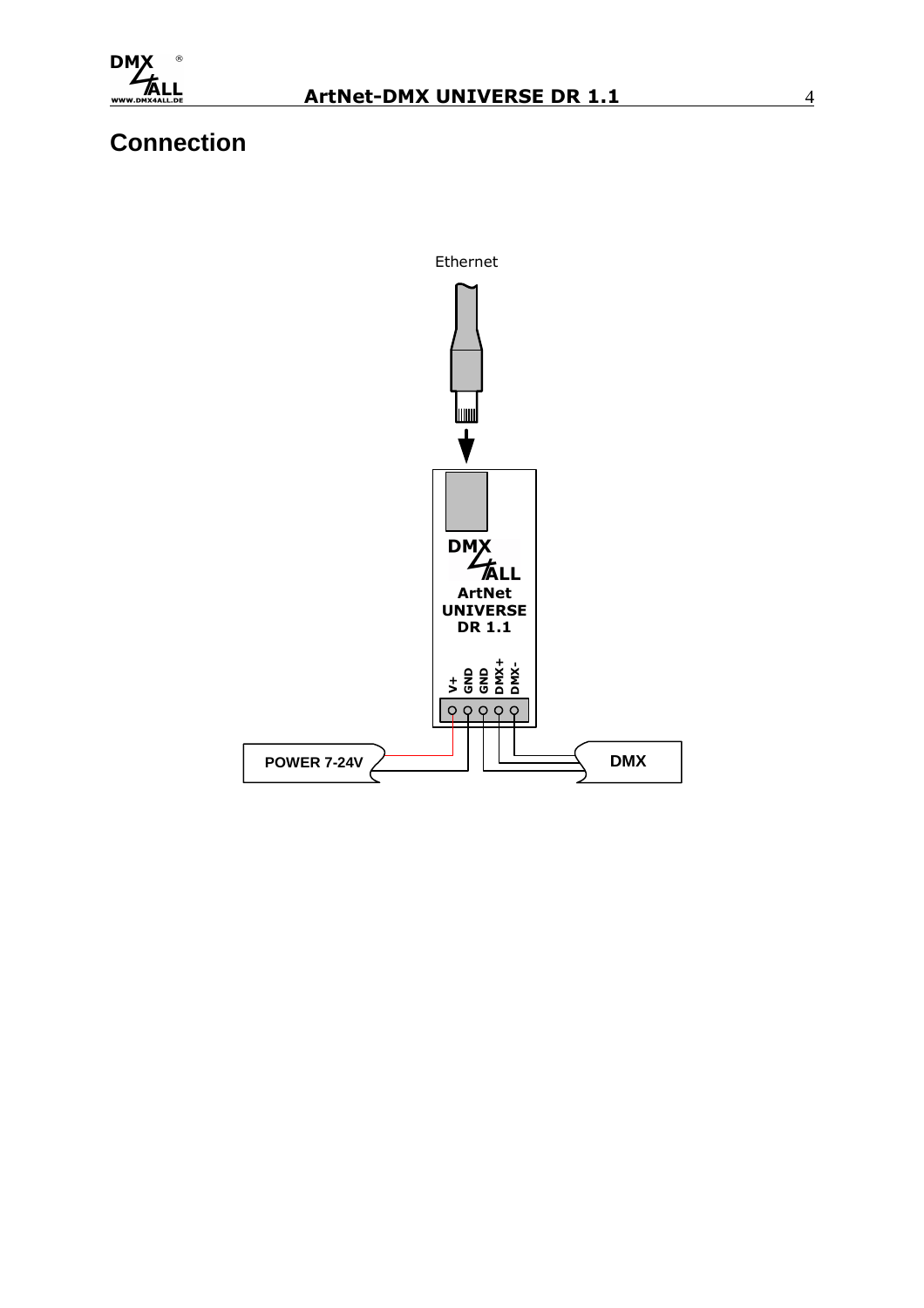

## **LED-Display**

#### **LED green**

The green LED flashes, if no Ethernet connection exists and shines nonstop if an Ethernet connection is given.

#### **LED yellow**

The yellow LED lights up as soon as data are received.

## **Configuration**

The configuration of the **ArtNet-DMX UNIVERSE DR 1.1** occurs about a webinterface which can be called about any web browser.

## **Set the IP wit IP-Configurator**

The **IP-Configurator** enables the IP-Address and the net mask setting even if the PCs network setting is not within the IP range of the ArtNet-DMX UNIVERSE DR 1.1.

- Install the program IP-Configurator
- Connect the ArtNet-DMX UNIVERSE DR 1.1 with net work and turn it on
- Start the program IP-Configurator

| Name                             | IP              | MAC                             |
|----------------------------------|-----------------|---------------------------------|
| DMX4ALL ArtNet-DMX STAGE-PROFI 1 | 2.0.0.10        | 00-60-35-72-03-6e               |
|                                  |                 |                                 |
|                                  |                 |                                 |
| Find devices                     | Device settings |                                 |
| Web config                       | IP:             | $2 \times 0 \times 0 \times 10$ |
|                                  | Netmask:        |                                 |

- The ArtNet-DMX UNIVERSE 1.1 DR is shown in the list
- Select the entry (click)
- Enter the new IP and net mask
- Click SET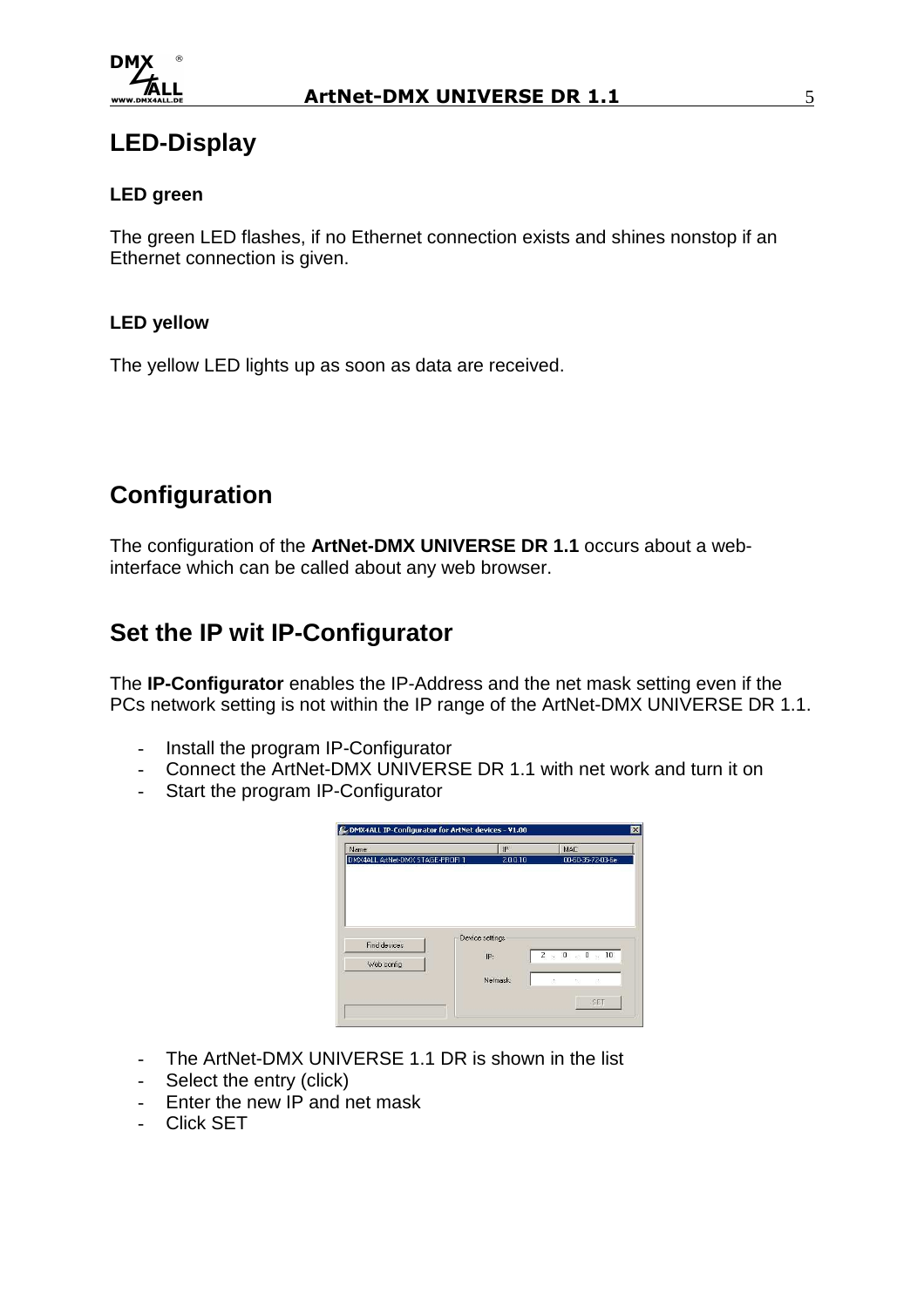

## **Set IP with web browser**

During the delivery status the given **IP-Address** is **2.0.0.10**, which can be used via the web interface.

Set the net work card of the PC to this IP range to call the IP-Address 2.0.0.10 via the web browser.



The net work settings of the PC must be set to **IP-Address 2.0.0.1** and **Subnet mask** to **255.0.0.0**

> Please take further details from ArtNet-Specifications.

| IP-Einstellungen können automatisch zugewiesen werden, wenn das<br>Netzwerk diese Funktion unterstützt. Wenden Sie sich andernfalls an<br>den Netzwerkadministrator, um die geeigneten IP-Einstellungen zu<br>beziehen. |             |    |    |                     |           |  |
|-------------------------------------------------------------------------------------------------------------------------------------------------------------------------------------------------------------------------|-------------|----|----|---------------------|-----------|--|
| <sup>1</sup> IP-Adresse automatisch beziehen                                                                                                                                                                            |             |    |    |                     |           |  |
| · Folgende IP-Adresse verwenden:                                                                                                                                                                                        |             |    |    |                     |           |  |
| IP-Adresse:                                                                                                                                                                                                             |             |    |    | $2$ , $0$ , $0$ , 1 |           |  |
| Subnetzmaske:                                                                                                                                                                                                           | 255.0.0.0.0 |    |    |                     |           |  |
| Standardgateway:                                                                                                                                                                                                        |             | 82 | e. | PX.                 |           |  |
| C DNS-Serveradresse automatisch beziehen                                                                                                                                                                                |             |    |    |                     |           |  |
| <b>O</b> Folgende DNS-Serveradressen verwenden:                                                                                                                                                                         |             |    |    |                     |           |  |
| Bevorzugter DNS-Server:                                                                                                                                                                                                 |             | ö. | ×. | 89                  |           |  |
| Alternativer DNS-Server:                                                                                                                                                                                                |             |    |    |                     |           |  |
|                                                                                                                                                                                                                         |             |    |    |                     |           |  |
|                                                                                                                                                                                                                         |             |    |    |                     | Frweitert |  |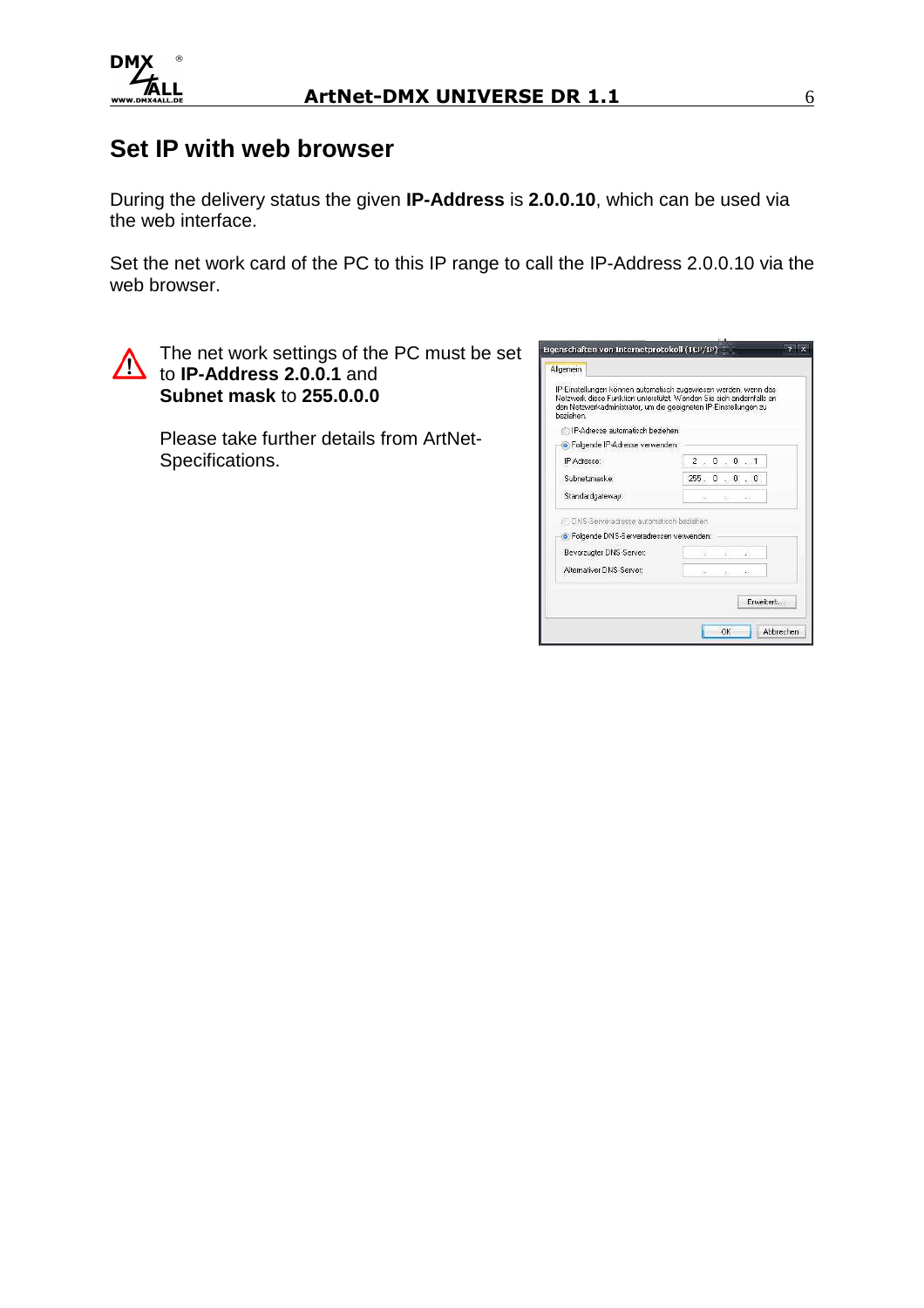

# **Device Configuration**

Call the ArtNet-DMX UNIVERSE DR 1.1 IP-Address in the web browser and address bar (delivery status: 2.0.0.10) to get the following configuration site:

| The DMX4ALL ArtNet-DMX UNIVERSE DR 1.1 is an ArtNet interface with 1 DMX output or 1 DMX input.                                                                        | Global DMX-Output Update                                         |
|------------------------------------------------------------------------------------------------------------------------------------------------------------------------|------------------------------------------------------------------|
| The device provides one ArtNet Node for the input or output port.                                                                                                      |                                                                  |
|                                                                                                                                                                        | <b>MAIN SETUP</b>                                                |
| You can give the node an own IP address, shortname and longname to differ the node in the<br>network. Please use in one network the IP address 2.x.x.x or 10.x.x.x     | <b>ArtNet Node</b>                                               |
| The DMX input allows you to set a refresh rate and a DMX fail option.                                                                                                  | IP Adress:<br>2.0.0.10                                           |
| The DMX output is working with 512 channels (1 Universe) in the Standard mode.                                                                                         | Netmask<br>255.0.0.0                                             |
| In the Extension mode the DMX output is working with 1024 channels (1+1 Universes).                                                                                    | Short Name: ArtNet-DMX DR 1.1                                    |
| The DMX-Routing allows you to setup the combination of the 2 universes.<br>After the given value from the 1st DMX Universe the 2nd DMX Universe is attached.           | Long Name: DMX4ALL ArtNet-DMX UNIVERSE DR 1.1                    |
| Example: 450 in the input box means the channels 1-450 from DMX Universe 1<br>and the following channels 451-963 are the channels 1-512 from DMX Universe 2.           | <b>Interface Mode</b>                                            |
|                                                                                                                                                                        |                                                                  |
| <b>EXTENSION SETUP</b><br>The extension setup allows you to set the ArtNet parameters for SubNet,Net and Port.<br>Please set Net always to 0 if you don't use ArtNet3! | <b>O</b> DMX-Input<br>Mode:<br><b>O</b> DMX-Output               |
|                                                                                                                                                                        | <b>Factory Defaults</b>                                          |
|                                                                                                                                                                        | 0000 Enter 7319 to set the ArtNet-Interface to factory defaults. |
| C Copyright 2014 DMX4ALL GmbH All rights reserved.                                                                                                                     | <b>Save</b>                                                      |

Each node needs an own **IP-Address,** so the assignment in the network  $\bigwedge$ occurs clearly. According to the ArtNet-Specifications please use the IP-Addresses 2.x.x.x or 10.x.x.x.

Each other IP addresses are also possible, for example 192.168.1.10. Then the net mask must be changed to 255.255.255.0 !

For an easier identification you can assign each node with any names. The **Short-Name** is limited to 18 marks and the **Long-name** is limited to 64 marks.

The **Netmask** is to leave in accordance to the ArtNet-Specification 255.0.0.0 .

The **Interface Mode** can be configured as DMX-Input or DMX-Output.

The **Factory Settings** will be rebuilt with the entry of the number 7319.

**SAVE** restores the configuration and respectively rebuilt the Factory Settings.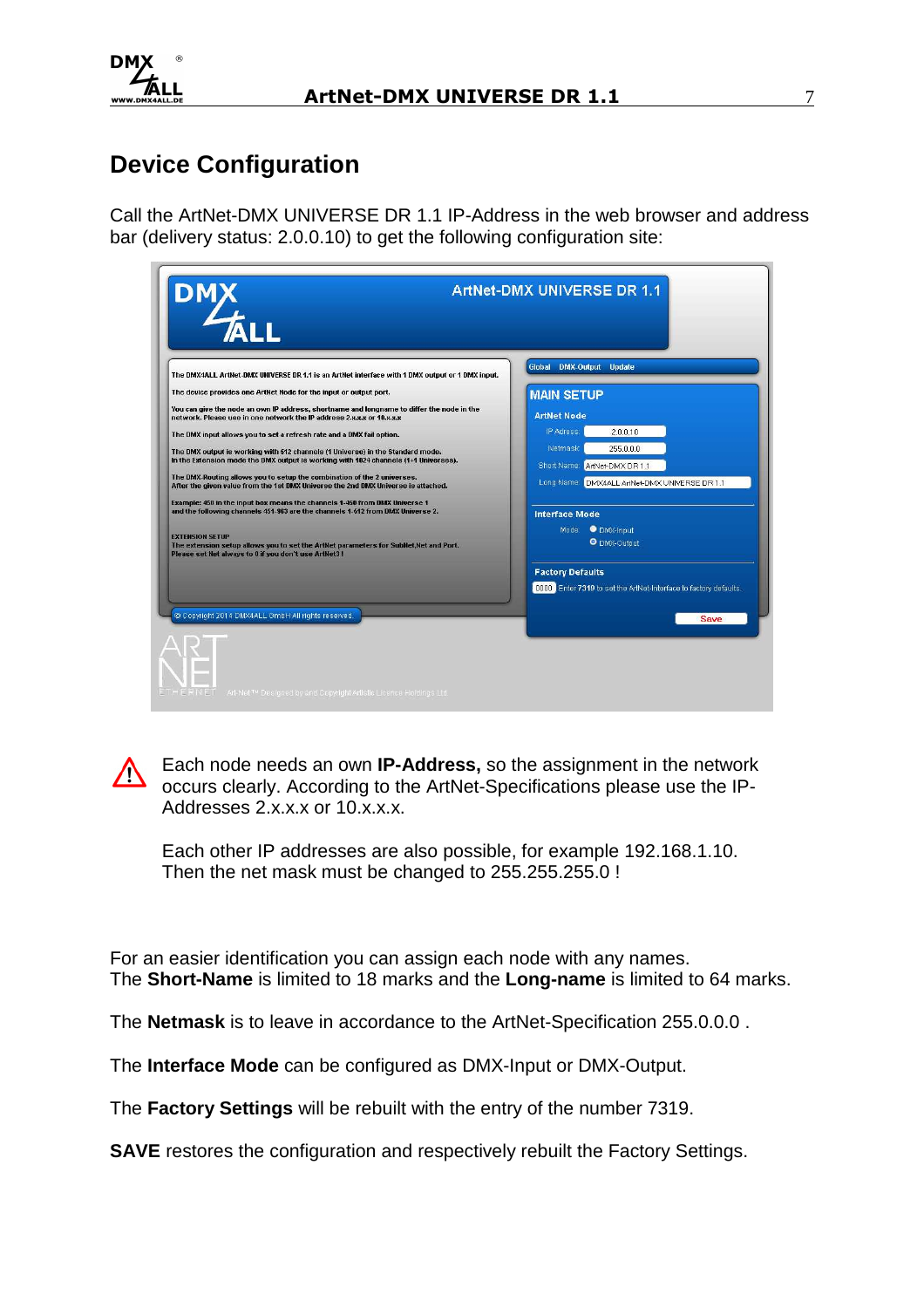

## **DMX-Output**

For using the **ArtNet-DMX UNIVERSE DR 1.1** as DMX-OUTPUT interface please select the Interface Mode **DMX-Output** in the Global-Settings.

By clicking **DMX-Output** you reach the following configuration site:

|                                                                                                                                                                         | <b>ArtNet-DMX UNIVERSE DR 1.1</b> |                                 |                                            |
|-------------------------------------------------------------------------------------------------------------------------------------------------------------------------|-----------------------------------|---------------------------------|--------------------------------------------|
| The DMX4ALL ArtNet-DMX UNIVERSE DR 1.1 is an ArtNet interface with 1 DMX output or 1 DMX input.                                                                         | Global DMX-Output Undate          |                                 |                                            |
| The device provides one ArtNet Node for the input or output port.                                                                                                       | <b>DMX-OUTPUT</b>                 |                                 |                                            |
| You can give the node an own IP address, shortname and longname to differ the node in the<br>network. Please use in one network the IP address 2.x.x.x or 10.x.x.x      | <b>ArtNet Parameter</b>           |                                 |                                            |
| The DMX input allows you to set a refresh rate and a DMX fail option.                                                                                                   | SubNet:                           | 0(0)                            | $\overline{\tau}$                          |
| The DMX output is working with 512 channels (1 Universe) in the Standard mode.                                                                                          | Net                               | 0(00)                           | <b>Delivery</b> Only ArtNet3               |
| In the Extension mode the DMX output is working with 1024 channels (1+1 Universes).                                                                                     | Port 0                            | 0(0)                            | Output channel 1-512                       |
| The DMX-Routing allows you to setup the combination of the 2 universes.<br>After the given value from the 1st DMX Universe the 2nd DMX Universe is attached.            | Port 1                            | 1(1)                            | Output channel 513-1024                    |
| Example: 450 in the input box means the channels 1-450 from DMX Universe 1<br>and the following channels 451-963 are the channels 1-512 from DMX Universe 2.            |                                   |                                 |                                            |
|                                                                                                                                                                         | <b>DMX Output</b>                 |                                 |                                            |
| <b>EXTENSION SETUP</b><br>The extension setup allows you to set the ArtNet parameters for SubNet, Net and Port.<br>Please set Net always to 0 if you don't use ArtNet3! | Merge:                            | O LTP (Latest)<br>HTP (Highest) |                                            |
|                                                                                                                                                                         | Sync:                             | Enable Sync                     |                                            |
|                                                                                                                                                                         | Framerate:                        | <b>MAX</b>                      |                                            |
| Copyright 2014 DMX4ALL GmbH All rights reserved.                                                                                                                        | Default:                          |                                 | Save current DMX values as defaults        |
|                                                                                                                                                                         | DMX Routing:                      |                                 | Enable DMX Extension Mode                  |
|                                                                                                                                                                         |                                   |                                 | 510 Ch. of Port 0 after Port 1 is attached |
| ETHERNET Art Net TV Designed by and Copyright Artistic Licence Holdings Ltd.                                                                                            |                                   |                                 | Save                                       |

The ArtNet-Parameters **SubNet, Net** and **Port** must be set in the sense of the ArtNet-Specifications and show the aim for the DMX-Data.

The **Merge** settings can be adjusted at LTP or HTP.

Via **Sync** the DMX-Output can be synchronized for several devices by using the software MADRIX<sup>®</sup>.

**Framerate** set the maximum DMX frame rate in the output. MAX is the maximum frame rate of ca. 44 fps (frames per second).

The option **Save current DMX values as defaults stores** the current DMX-data and restores these after turning on.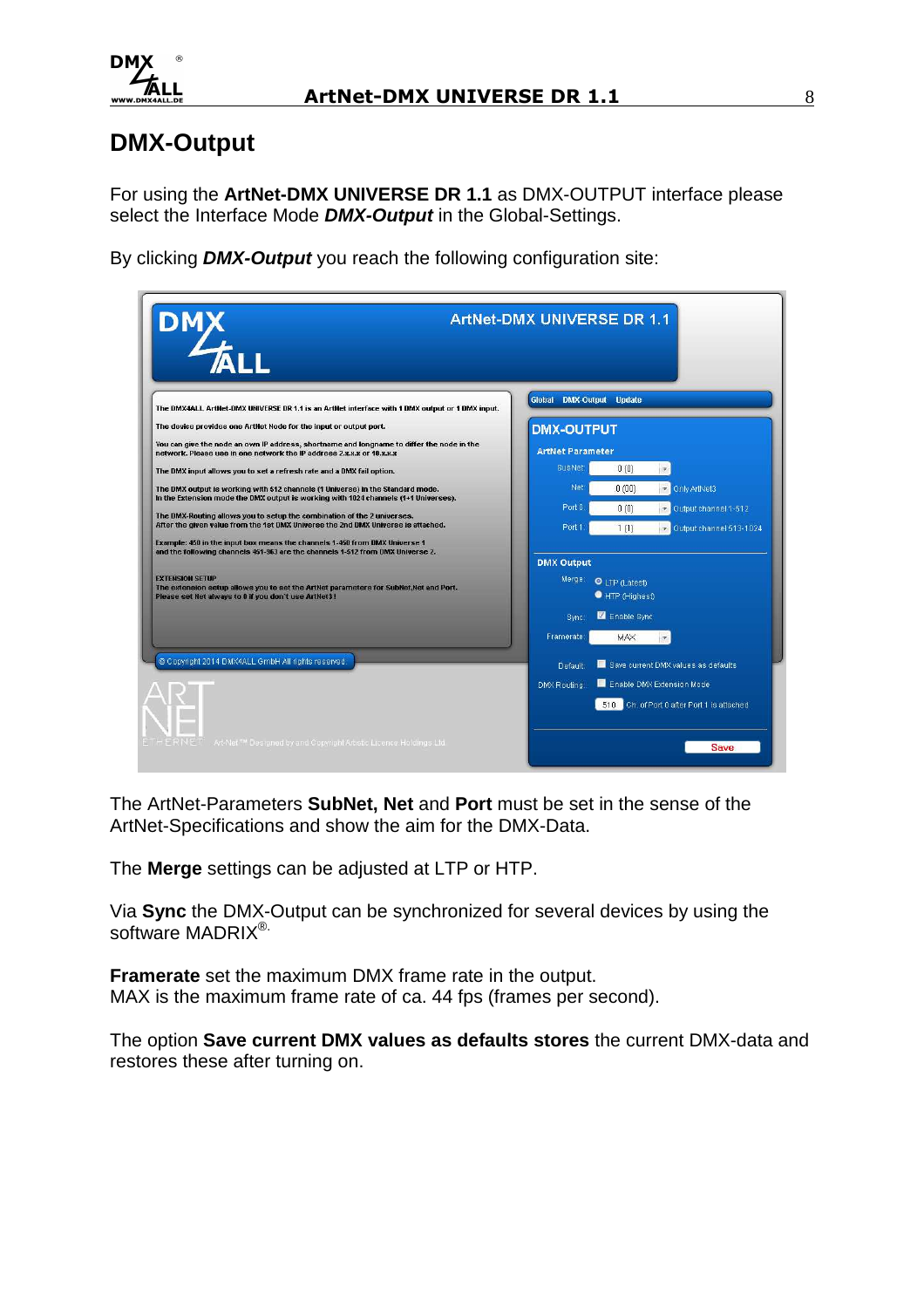

The **DMX Routing** specifies for the DMX-output how the Ports data hang together in the Extension Mode.

The entered value specifies how many DMX-channels from the first Port should be outputted. After this the DMX-channels of the second Ports are attached.

Example: DMX-Routing = 512



Example: DMX-Routing = 450

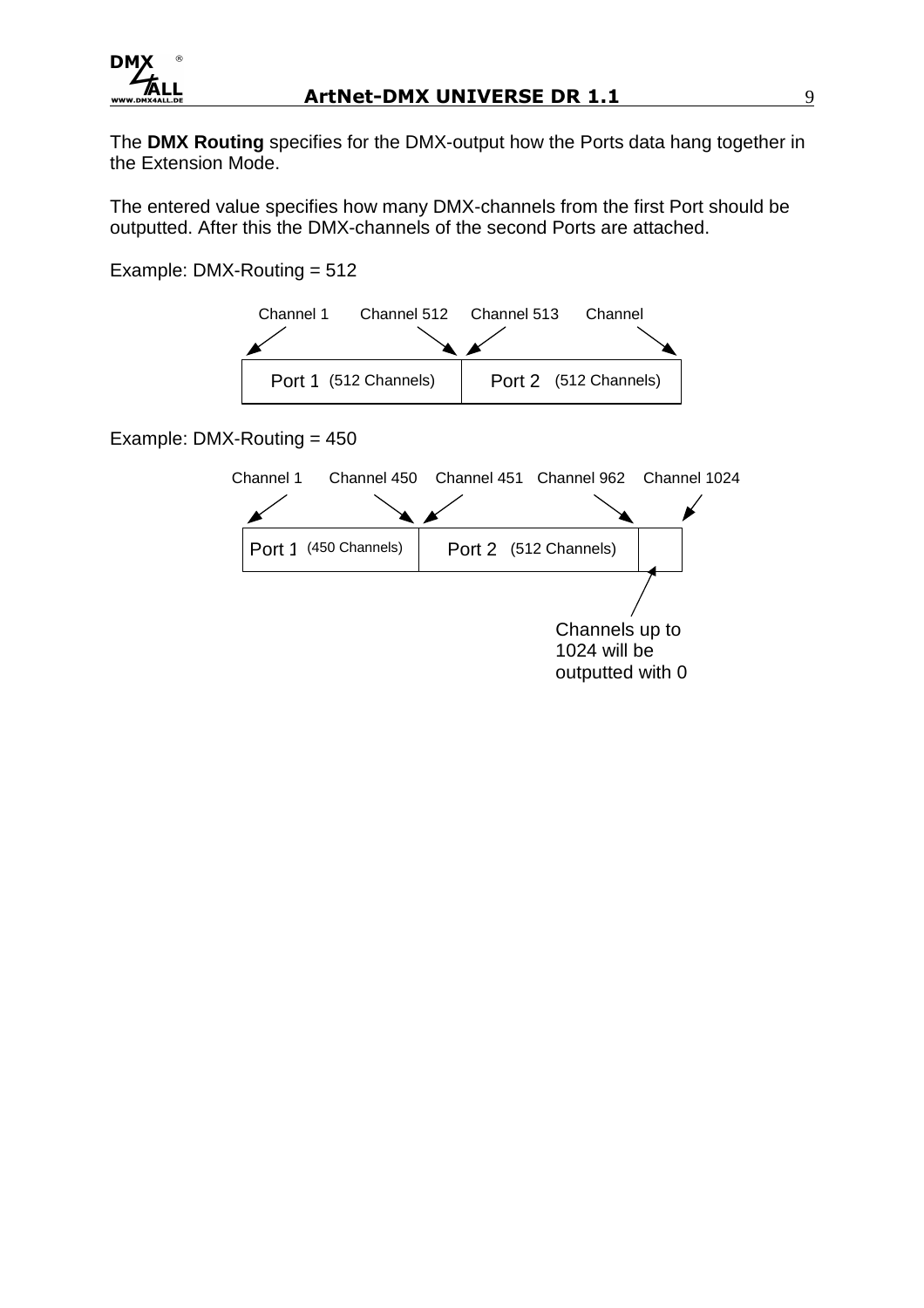

## **DMX-Input**

For using the **ArtNet-DMX UNIVERSE DR 1.1** as a DMX-Input interface please select the Interface-Mode **DMX-Input** in the Global-settings.

By clicking **DMX-Input** reach the following configuration site:

| The DMX4ALL ArtNet-DMX UNIVERSE DR 1.1 is an ArtNet interface with 1 DMX output or 1 DMX input.                                                                                                                                                     | Global DMX-Input Update |                        |                                                              |
|-----------------------------------------------------------------------------------------------------------------------------------------------------------------------------------------------------------------------------------------------------|-------------------------|------------------------|--------------------------------------------------------------|
| The device provides one ArtNet Node for the input or output port.                                                                                                                                                                                   | <b>DMX-INPUT</b>        |                        |                                                              |
| You can give the node an own IP address, shortname and longname to differ the node in the<br>network. Please use in one network the IP address 2.x.x.x or 10.x.x.x                                                                                  | <b>ArtNet Parameter</b> |                        |                                                              |
| The DMX input allows you to set a refresh rate and a DMX fail option.                                                                                                                                                                               | SubNet                  | 0(0)                   | $\pi$                                                        |
| The DMX output is working with 512 channels (1 Universe) in the Standard mode.                                                                                                                                                                      | Net                     | 0(00)                  | <b>Div ArtNet3</b>                                           |
| In the Extension mode the DMX output is working with 1024 channels (1+1 Universes).<br>The DMX-Routing allows you to setup the combination of the 2 universes.<br>After the given value from the 1st DMX Universe the 2nd DMX Universe is attached. | Port                    | 0(0)                   | <b>x</b> Input                                               |
| Example: 450 in the input box means the channels 1-450 from DMX Universe 1                                                                                                                                                                          | <b>DMX Input</b>        |                        |                                                              |
| and the following channels 451-963 are the channels 1-512 from DMX Universe 2.                                                                                                                                                                      | Mode:                   | <b>O</b> Use Broadcast |                                                              |
| <b>EXTENSION SETUP</b>                                                                                                                                                                                                                              |                         | Use Unicast            |                                                              |
| The extension setup allows you to set the ArtNet parameters for SubNet, Net and Port.<br>Please set Net always to 0 if you don't use ArtNet3!                                                                                                       | Unicast IP:             | 2.0.0.1                | only for Unicast                                             |
|                                                                                                                                                                                                                                                     | DMX-IN Fail:            | <b>O</b> NO DATA       |                                                              |
|                                                                                                                                                                                                                                                     |                         | HOLD last DMX data     |                                                              |
|                                                                                                                                                                                                                                                     |                         |                        | CLEAR all DMX channels to 0%<br>SET all DMX channels to 100% |
| @ Copyright 2014 DMX4ALL GmbH All rights reserved.                                                                                                                                                                                                  | <b>Update Rate:</b>     |                        | DMX framerate   v   DMX IN - Refresh interval                |

The ArtNet-Parameters **SubNet, Net** and **Port** must be set in the sense of the ArtNet-Specifications and show the source for the DMX-Data.

**Use Broadcast**: The DMX-data will be send to all devices within the ArtNet. **Use Unicast**: The DMX-data will be send to a specified device with the **Unicast IP**  within the ArtNet.

Several actions are available for the DMX-Input in the case of a breakdown of the DMX-signal (**DMX FAIL**)

| NO DATA                      | - via ArtNet will be no DMX-input received |
|------------------------------|--------------------------------------------|
| HOLD last DMX data           | - the last data will be retained           |
| CLEAR all DMX channels to 0% | - all DMX-channels will be set to 0        |
| SET all DMX channels to 100% | - all DMX-channels will be set to 255      |

The **Update-Rate** with which the DMX-input data are outputted can be switched in several times.

**On change data** transferred only the DMX-input data if these changes, max. however every 0,1 seconds.

**DMX Framerate** transferred the received DMX-Values as soon as a frame has finished. So, the framerate of the incoming DMX-Signal will be used for the Updaterate.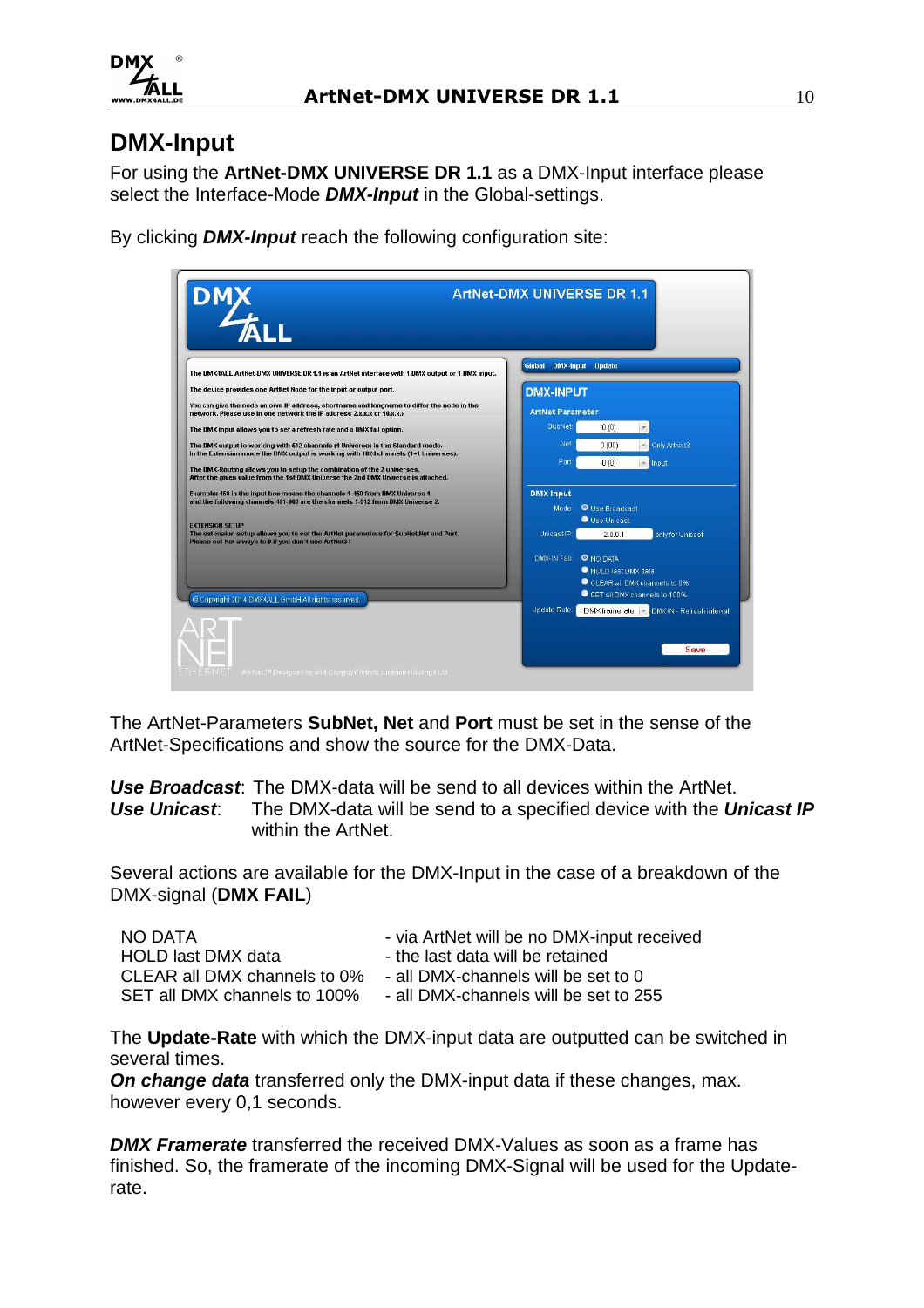

## **DMX4ALL-Command support**

The **ArtNet-DMX UNIVERSE DR 1.1** has a further communication-interface which can receive data via TCP-packages at Port 10001. This interface uses the DMX4ALL-Commands in the way that the **ArtNet-DMX UNIVERSE DR 1.1** is compatible to the LAN-DMX STAGE-PROFI.

#### **TCP-Controlling**

For controlling the interface directly via the TCP-connection please use within the web browser the adjusted IP-address and use Port 10001. The sent and received data are RAW-data packages.

Please take the possible DMX-commands from the separated DMX4ALL-Command description.

#### **VCP-Controlling**

For controlling via a COM-Port a TCP-VCP-program must be installed, which provides a virtual Com Port (VCP).

We recommended the tool Serial to Ethernet Connection which we have tested. You find this tool as download in our Support-area.

During the installation you have to enter a password (see opposite figure).



Make sure, that the IP is used which is adjusted via the web browser.

|                              | <b>Enter the password</b><br>This setup is password protected.                                                                                                                             |
|------------------------------|--------------------------------------------------------------------------------------------------------------------------------------------------------------------------------------------|
|                              | A password is required to begin the installation of SEC. Type the password<br>and then click "Next".<br>If you do not know the password then click "Cancel" to cancel the<br>installation. |
| <b>Installation password</b> | centos1104                                                                                                                                                                                 |
|                              | Copyright 2014, Centos Inc.<br>Cancel<br>$<$ Back<br>Next                                                                                                                                  |
|                              |                                                                                                                                                                                            |

| <b>Edit Virtual COM Port</b> |          |  | ■日一日                       |        |  |
|------------------------------|----------|--|----------------------------|--------|--|
| COM Name   COM5              |          |  | Type                       | Client |  |
| <b>IP Address</b>            | 2.0.0.10 |  |                            |        |  |
| Port                         | 10001    |  | Net. Protocol   RAW        |        |  |
| Remark                       |          |  | ArtNet-DMX STAGE-PROFI 1.1 |        |  |
|                              | Cancel   |  | ОК                         |        |  |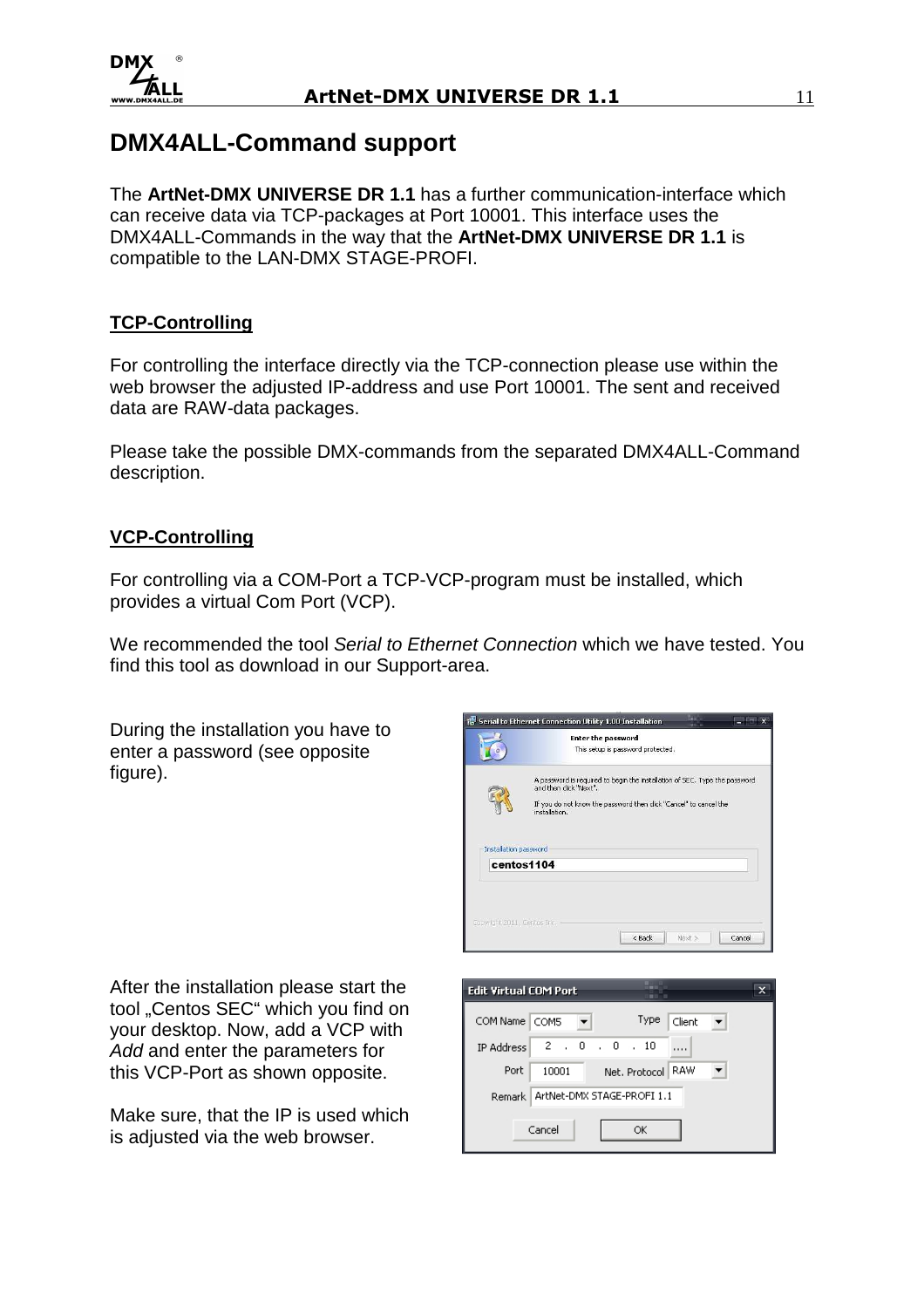

## **ArtNet-DMX UNIVERSE DR 1.1** 12

Finally, click into the main window to **Update all** to activate the VCP. Now, the status Available and the COM-Port will be shown into the device manager.

| 畾             |        | Serial to Ethernet Utility R-1.00 |            | $2011(c)$ Centos Inc. |           | e.                        | $\overline{\mathbf{x}}$<br>أوأو |
|---------------|--------|-----------------------------------|------------|-----------------------|-----------|---------------------------|---------------------------------|
| Add           | Edit   | Remove                            | Remove all | Load list             | Save list |                           | Help                            |
| COM#          | Type   | IP Address                        | Port       | Net. Protocol         | Status    | Remark                    |                                 |
| COM5          | Client | 2.0.0.10                          | 10001      | RAW                   | Available | ArtNet-DMX STAGE-PROFI 1. |                                 |
|               |        |                                   |            |                       |           |                           |                                 |
|               |        |                                   |            |                       |           |                           |                                 |
|               |        |                                   |            |                       |           |                           |                                 |
|               |        |                                   |            |                       |           |                           |                                 |
|               |        |                                   |            |                       |           |                           |                                 |
|               |        |                                   |            |                       |           |                           |                                 |
| $\frac{1}{2}$ |        |                                   |            | HH                    |           |                           | b.                              |
| Sort          |        | Update                            | Update all |                       |           |                           | Exit                            |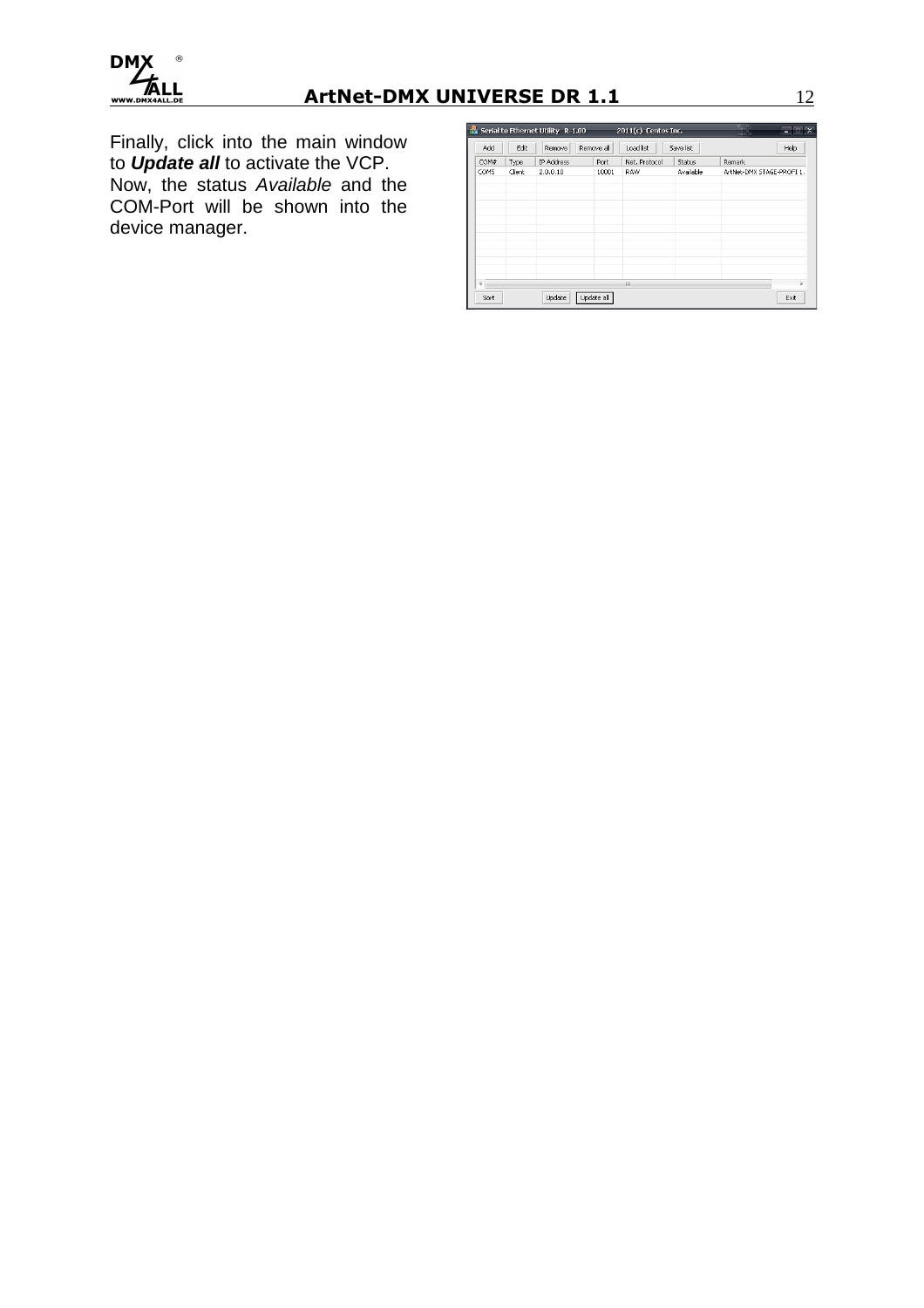

## **Factory Reset**

The **ArtNet-DMX UNIVERSE DR 1.1** Interface can be reset into the delivery status via the web browser.

Please proceed as follows:

- Open web browser and call the **Service** site
- Enter the Service-Code "7319" within the input field
- Click Send
- Following wait minimum 10 seconds



If the Factory-Reset is done via the web site the IP-Address and the Subnet Mask is reset. Set the IP-Address if necessary (see Set the IP with IP-Configurator or Set the IP via web browser).

Alternatively you can reset the delivery status via the **DMX4ALL LAN-Updater:**

- Turn on the device
- Start software **DMX4ALL LAN-Updater**
- Click **FIND** in the DMX4ALL LAN-Updater
- Select the **ArtNet-DMX UNIVERSE DR 1.1** from list
- Click **FACTORY RESET** in the DMX4ALL LAN-Updater
- The Factory-Reset occurs and the yellow and green LED lights up 3x simultaneously as confirmation.

Make Factory-Reset at device:

- Turn off the device
- Bridge the both outer Pins at the 3pin pin header
- Turn on the device
- The yellow LED flashes
- Remove bridge between pins of the 3pin pin header
- Bridge again the both outer pins of the 3pin pin header
- The yellow and green LED flashes 10x alternately
- During the 10x flashing remove bridge
- The Factory-Reset now occurs and the yellows and green LED flashes 3x simultaneously as confirmation.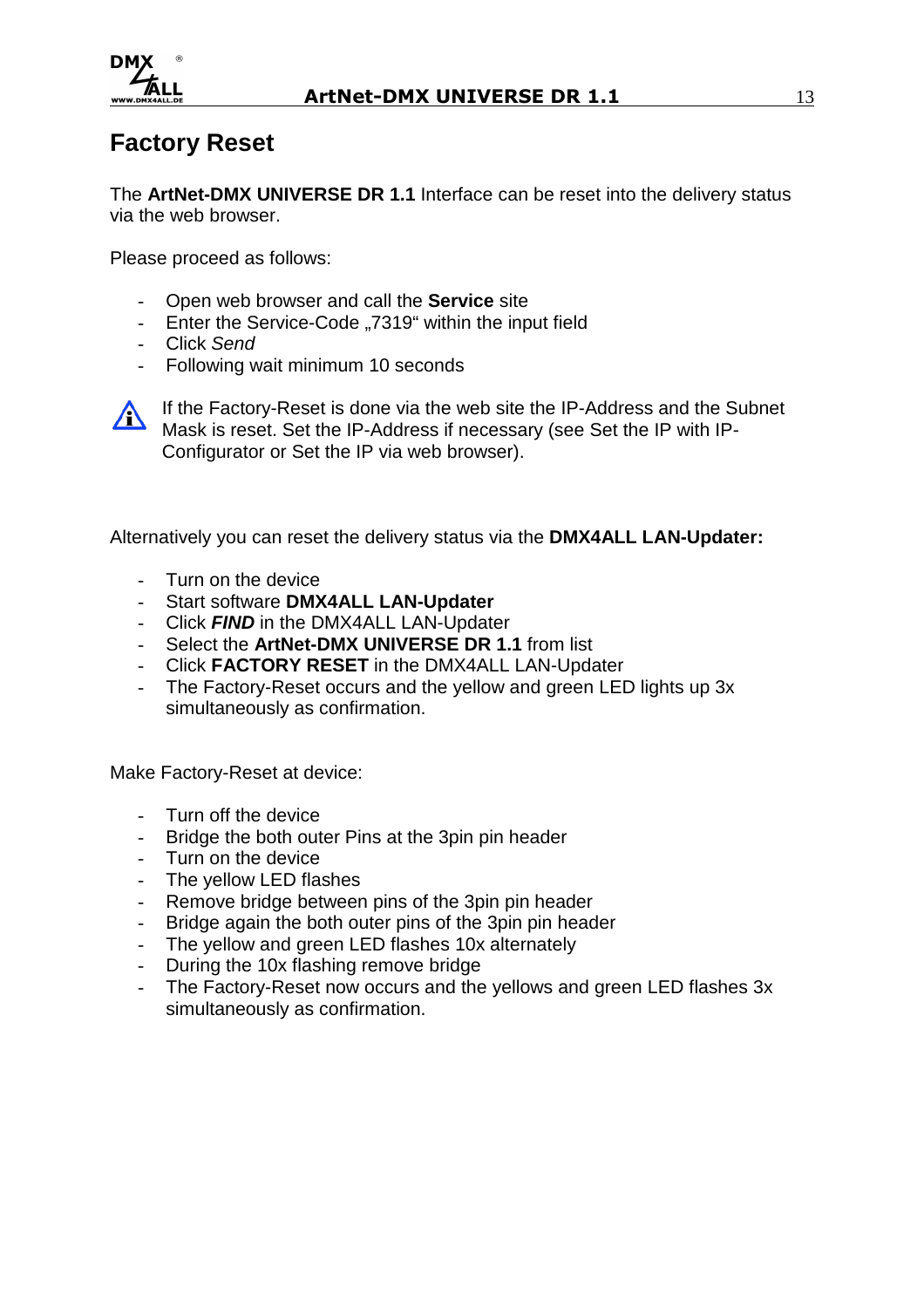

## **Make Firmware-Update**

The **ArtNet-DMX UNIVERSE DR 1.1** has an Update-Function, which allows to transer future firmware versions.

Please proceed as follows:

- Turn on the device and connect net work cable
- Start Update-Software **DMX4ALL LAN-Updater**
- If necessary click FIND to update the entries
- Select the **ArtNet-DMX UNIVERSE DR 1.1** from list
- Click Firmware-Update
- Select Firmware-File (.bin) and confirm
- Wait until the update has finished (Entry RUN application. appears)

Activate Firmware-Update via web browser (older devices):

- Open web browser and call the **Service** site
- Enter the Service-Code "1379" within the input field
- Click **Send**
- Start the Update-Software **DMX4ALL LAN-Updater**
- **ArtNet-DMX UNIVERSE DR 1.1** aus der Liste auswählen
- Click Firmware-Update
- Select Firmware-File (.bin) and confirm
- Wait until the update has finished (Entry RUN application. appears)
- Click Back in the web browser

Activate Firmware-Update at device:

- Turn off the device
- Bridge the both outer Pins at the 3pin pin header
- Turn on the device
- The yellow LED flashes
- Remove bridge between pins of the 3pin pin header
- Generate net work connection to PC
- Start the Software **DMX4ALL LAN-Updater**
- Select the **ArtNet-DMX UNIVERSE DR 1.1** from list
- Click Firmware-Update
- Select Firmware-File (.bin) and confirm
- Wait until the update has finished
- (Entry RUN application. appears)



If an error occurs during the update it is possible to start the firmware update at the device again at any time and from beginning.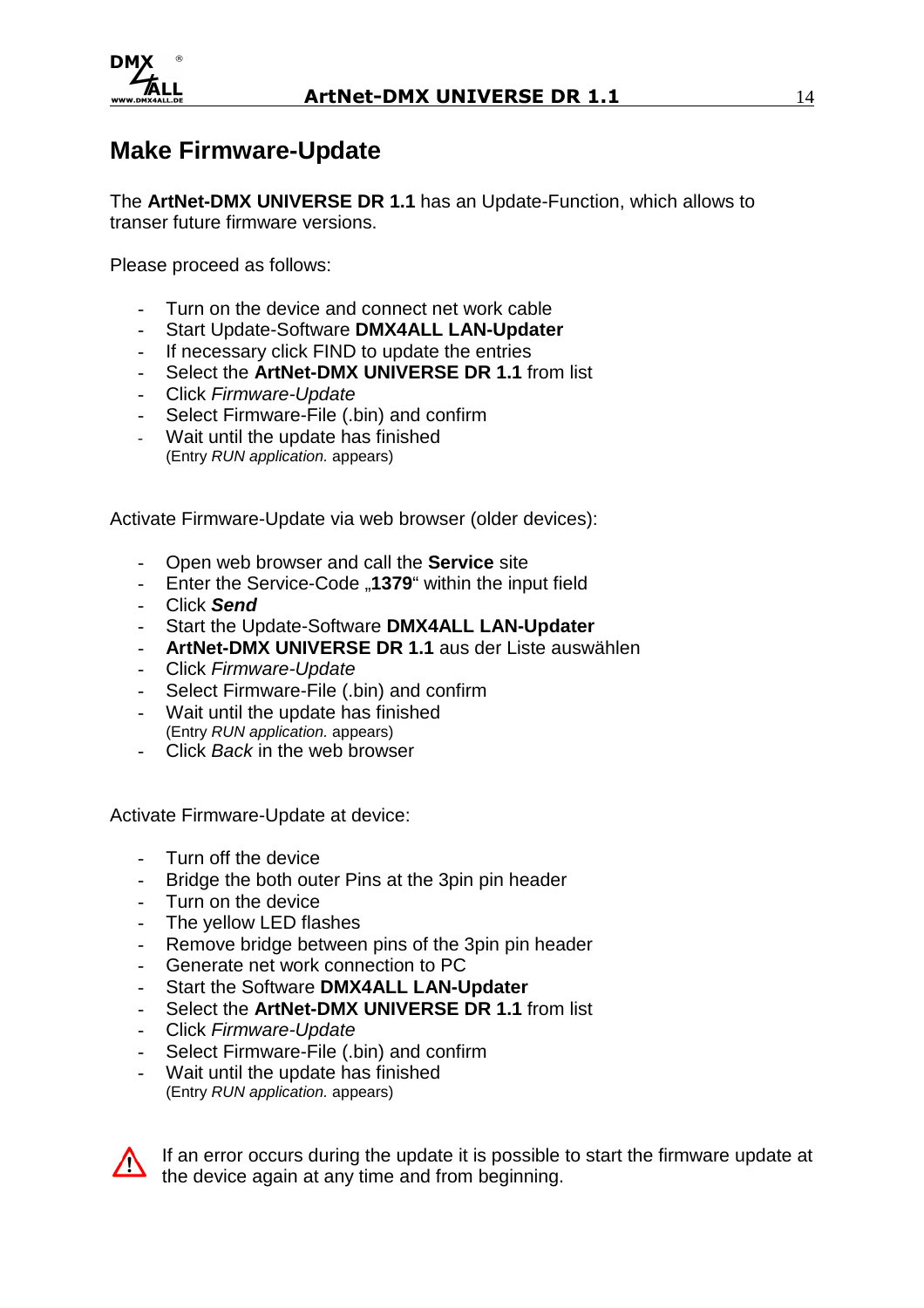

# **Dimensions**

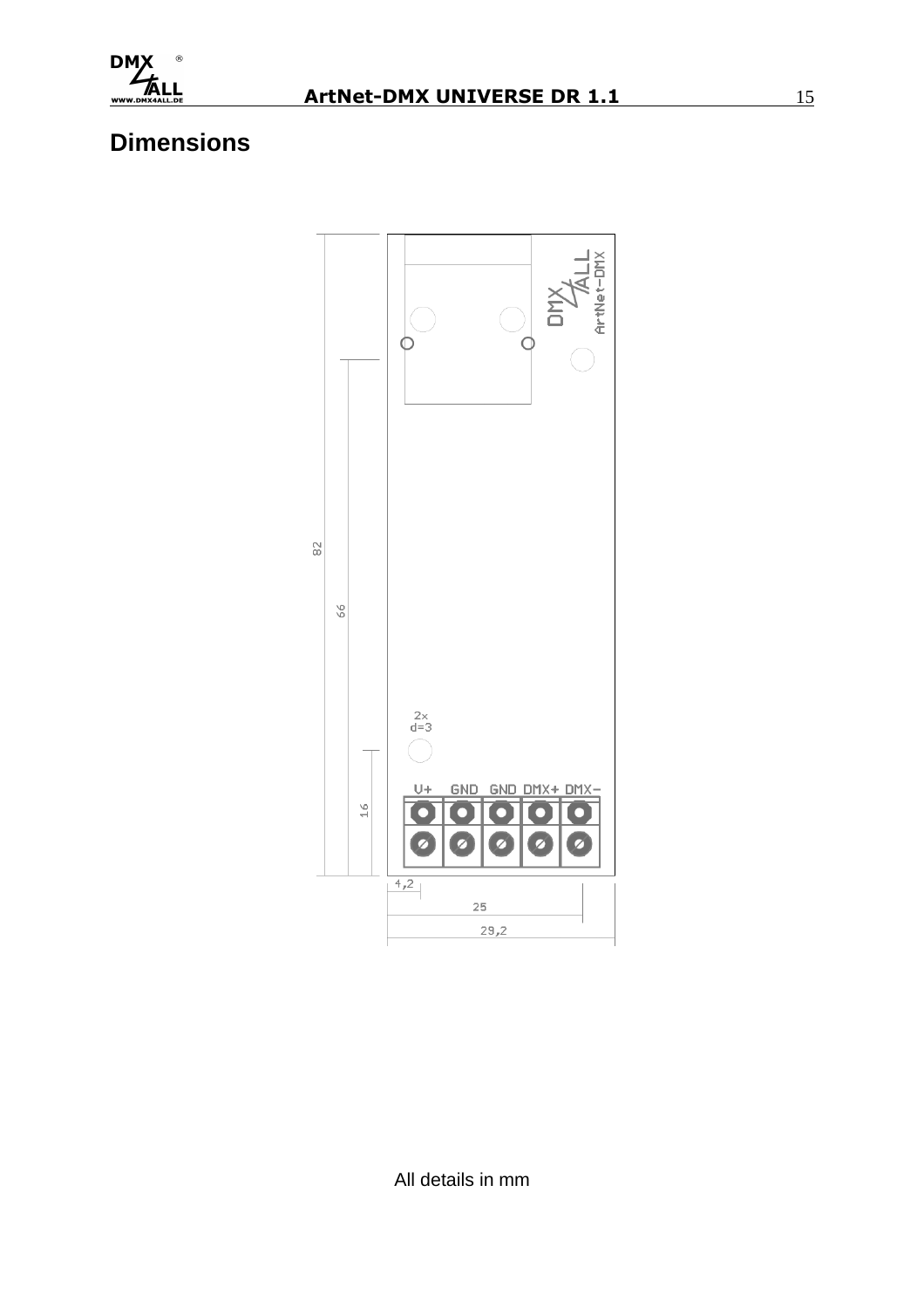

# **Accessory**

**Top hat rail mounting 350** 



**Power supply 12V / 20W** 



**Net work cable** 

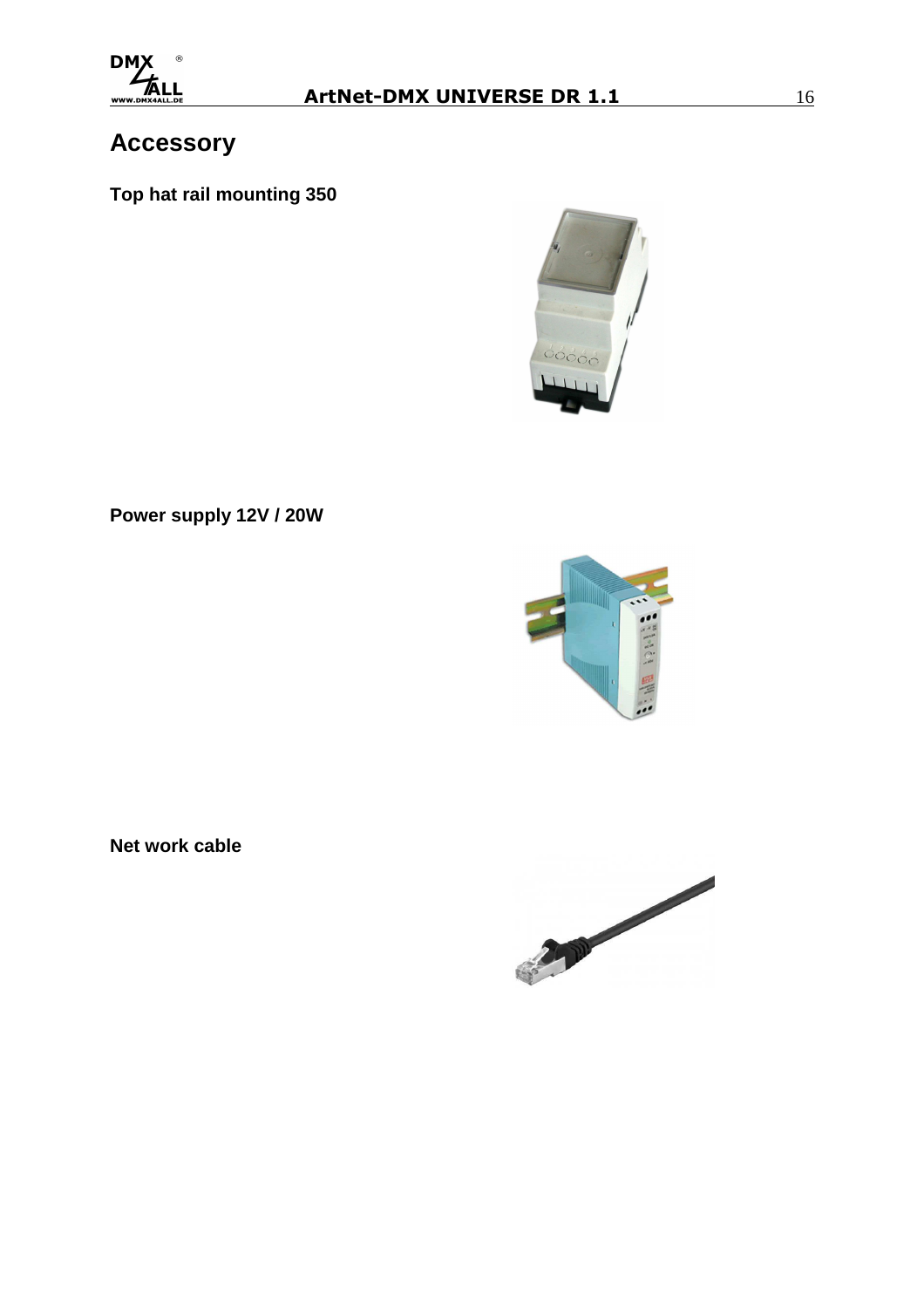

# **CE-Conformity**



This assembly is controlled by a microprocessor and uses high frequency. In order to maintain the properties of the module with regard to CE conformity, installation into a closed metal housing in accordance with the EMC directive 2014/30/EU is necessary.

## **Risk-Notes**

You purchased a technical product. Conformable to the best available technology the following risks should not excluded:

#### **Failure risk:**

The device can drop out partially or completely at any time without warning. To reduce the probability of a failure a redundant system structure is necessary.

#### **Initiation risk:**

For the installation of the board, the board must be connected and adjusted to foreign components according to the device paperwork. This work can only be done by qualified personnel, which read the full device paperwork and understand it.

#### **Operating risk:**

The Change or the operation under special conditions of the installed systems/components could as well as hidden defects cause to breakdown within the running time.

#### **Misusage risk:**

Any nonstandard use could cause incalculable risks and is not allowed.

**Warning:** It is not allowed to use the device in an operation, where the safety of persons depend on this device.



### **Disposal**

Electronical and electronic products must not be disposed in domestic waste. Dispose the product at the end of its service life in accordance

with applicable legal regulations. Information on this can be obtained from your local waste disposal company.